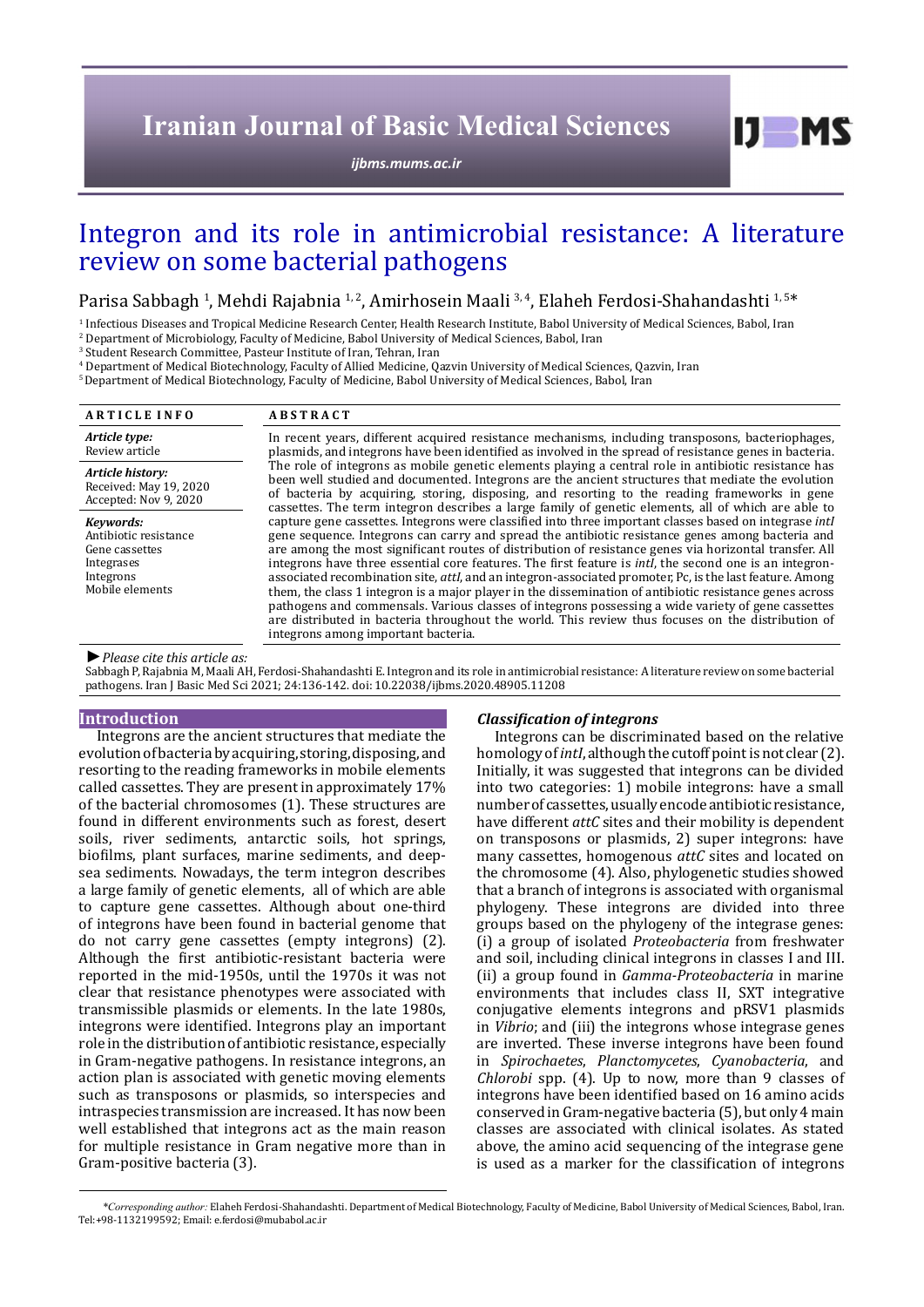

Figure1. Integron structure intl, a gene for the integron integrase; attl, recombination site; Pc, an integron promoter. Gene cassettes, sequentially inserted into an array via recombination between attI and the cassette associated recombination sites (attC).

into different classes, and members having the same integrase have the same class but can carry different gene cassettes. Of all the different classes of integrons, the class I integrons and then class II are the most common classes among clinical isolates (6). Classes I to III are also integrons with multiple resistance. The class IV integrons are considered a distinct type of integron called super integron, which is found on the small chromosome *Vibrio cholera* (7).

## *Integrons structure*

Structurally, all integrons consist of three main components, including 5′ and 3' conserved segment and a central variable region between the 5' and 3' zone, in which integrons are responsible for the capture and expression of exogenous genes, which are part of the gene cassette (1). Essential components of the 5' and 3' zone in all integrons include 1) integrase gene (*intI*) encoding a specific recombinant site and a part of the family of tyrosine recombinase (8), 2) the *attI* receptor site identified by integrase and adjacent to the *intI* gene, so that *attI* is in the upstream of *intI*, except for the *Triponama* spp. (9). Also, integrase protein can catalyse a recombinant between the input gene cassette and the *attl*. 3) the promoter sequence consists of *P* and *Pint* which is placed inside *intI* or between *intI* and *attI* and causes expression of the existing genes in the integrated gene cassette in integrons and integrase (9). The 3' conserved segment of integrons has different structures that differ in integron classes. The gene cassettes are located between the 3' and 5' zone, where integrons receive new genes through these cassettes.

The integron system has two important benefits as a genetic innovation: the new genetic material is integrated into the bacteria genome at *attI*, therefore, they do not cause abnormalities in the existing genes; second, the new integrated genes are expressed by the integrons promoter (*Pc*) (Figure 1) (10).

## *Gene cassette*

The number of cassettes reported differ from zero to 100 in different studies, this difference in the number of cassettes is seen in *Vibrio cholerae* and some other species of *Vibrio*. A great variety is created in integron classes through the acquisition of various gene cassettes (11). Many studies have been done on the origin of the gene cassettes, but so far with no result. However, the size and frequency of gene cassettes suggest that some organisms, using single or pair genes, can create a gene cassette, the mechanism of which method has not yet been identified. These cassettes are mobile elements that code multiple genes, including antibiotic resistance genes. These antibiotic classes include all known<br>B-lactams, all aminoglycosides, chloramphenicol, all aminoglycosides, chloramphenicol, trimethoprim, streptothricin, erythromycin, quinolones, rifampin, lincomycin, fosfomycin, and antiseptics of the quaternary ammonium-compound family (1, 3). According to previous studies, gene cassettes are randomly combined in the region between the 3' and 5' conserved segment of integrons (12). The integration of gene cassettes is done with the integrase gene between two recombination sites (*attI*, *attC*) which process is reversible and cassettes can be released in the form of free DNA from integrons (Figure 2) (11). In general,



**Figure 2.** Acquisition of gene cassettes. Integrons acquire new gene cassettes by recombination between attC of a circular cassette and the attI site of integrons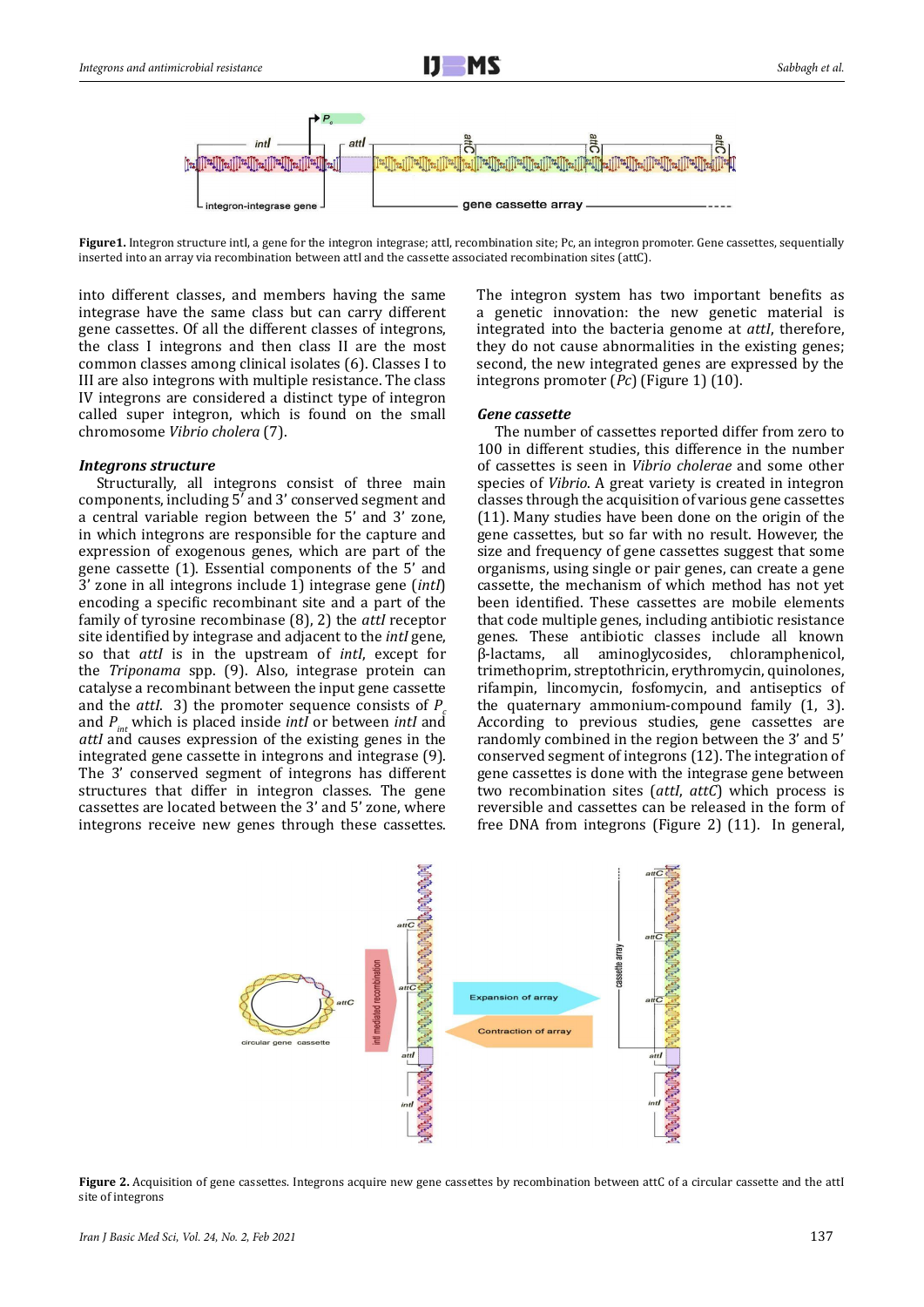

Figure 3. Structure of class I integron. The following cassettes are a part of the 3'conserved region and not mobile: sul1 gene encoding resistant to sulfonamides, qacEΔ encoding resistant to quaternary ammonium compounds, and orf5 unknown function

gene cassettes are compact and dense DNA that have a simple structure, consisting of two components of the recombination site and the open reading frame (ORF) (13). Gene cassettes lack the promoter sequences in their structure, thus expressing the gene cassettes associated with an external promoter (*Pc*) in the structure of integrons. Because integrons have promoter sequences, they can express the genes in the gene cassettes, so integrons act as both the expression vector of the gene and as a natural cloning system (12). There are areas at the end and beginning of a gene cassette that consist of a protected sequence including GTTRRRY (representing recombination activity). Although *attC* has distinct sizes between 57-141 bp, they have a set of common characteristics. These elements have a core site (CS) with the sequence GTTRRRY and an inverse core site (ICS) with the sequence RYYYAAC. The *attC* sequence was formerly known as 59bp element (14). All 59bp elements have a symmetrical central axis in their structure, on both sides of this axis of symmetry, there are ICS and CS sites, which has led to the creation of hairpins in the 59bp element. The attC sequences are categorized into different groups, based on the size of the first and largest group of 12 members and dependent on *aacA*(*Iia*), *aadA*, *aadB*, *CatB3*, and *orfD* genes. The factors present in these genes are only different in some base pairs (15).

# *Mobility*

The mobility of integrons has been considered to be a major concern in clinical pathogens of spreading antibiotic resistance, and this mobility is related to mobile DNA elements (transposon and plasmid) (16). However, integrons do not have the ability to move, but integrons (mostly Class I) are known as mobile genetic elements that are most commonly found on transferable plasmids. Therefore, these moving plasmids carry gene cassettes that can transfer to other integrons or even to the bacterial genome. The integron system allows microorganisms to combine gene cassettes and convert them into functional proteins by expressing the genes correctly (2). Mobile genetic elements containing plasmids, transposons, secretion sequences, and genetic islands can act as extensive reservoirs of information for integrons, which are shared among bacteria. With the motion of the gene cassettes, the integrons play an important role in the distribution and spread of resistance genes. In addition to clinical aspects, there are many reports of the presence of integrons in environmental microorganisms, which indicate their high diversity in various functions. This explains exactly that integrons are old genetic elements within the genome and play an important role in evolution and

# adaptation (13).

## *Class I integron*

In 1998, class I integron was found for the first time in *Corynebacterium glutamicum*, which is a Gram-positive microorganism (7), first discovered by Hall and Stoke in 1989 (17), and then it was observed in *Corynebacterium, Streptococcus, Enterococcus, Staphylococcus, Aerococcus and Brevibacterium*. Class I integron has the highest frequency among the integrons (11, 18). *IntI* is able to identify three types of recombinant sites (*attI*, *attC*, and secondary sites). Therefore, these types of integrons are able to receive gene cassettes through the recombination of dedicated sites. Also, class I integron has a direct relationship with Tn402 and the Tn3 family of transposons (1, 18). In this class of integrons, the gene cassettes can be further expressed through the promoters  $P_c$  and $P_2$  (second promoter that is usually inactive).  $P_c$  plays an important role in integron function because it ensures the correct expression of the gene cassettes. Class I integron has been studied in different microorganisms. The prevalence of class I integron is about 22 to 55%, among the Gram-negative bacteria isolated from the clinic, which include *Acinetobacter, Aeromonas, Alcaligenes, Burkholderia, Campylobacter, Citrobacter, Enterobacter, Escherichia, Klebsiella, Mycobacterium, Providencia, Pseudomonas, Salmonella, Serratia, Shigella, Stenotrophomonas, and Vibrio* (19), and it is also found in about 22 to 59% of *Campylobacter jejuni, Providencia stuartii, Serratia marcescens, Stenotrophomonas maltophilia* (7). Class I integron acts as a common factor in the distribution and spread of antimicrobial resistance. This class carries over 40 resistance genes related to aminoglycosides, betalactams, chloramphenicol, macrolides, sulfonamides, disinfectants, and dexophthane (20). The 3′-conserved segment in class I integron consists of the following components: 1) *qacEΔ1* gene encoding resistance to quaternary ammonium salts and dexophthane, 2) *sul1* gene encoding resistance to sulfonamides (14), 3) *orf5* has no known function but is similar to puromycin acetyltransferase in *Streptomyces albonier*, this suggests that it leads to resistance to puromycin through the mechanism of acetyltransferase (Figure 3) (21).

## *Class II integron*

Class II integrons indicate a high prevalence in clinical isolates in Gram-negative bacteria such as A*cinetobacter, Shigella, Salmonella, Pseudomonas* (7). Class II integrons, similar to class I, are also associated with the Tn7 family of transposons (Tn7 and its derivatives such as Tn1825, Tn1826, and Tn4132) which carry the recombinant site  $attI2$  and  $P_c$ . The 3'-conserved segment includes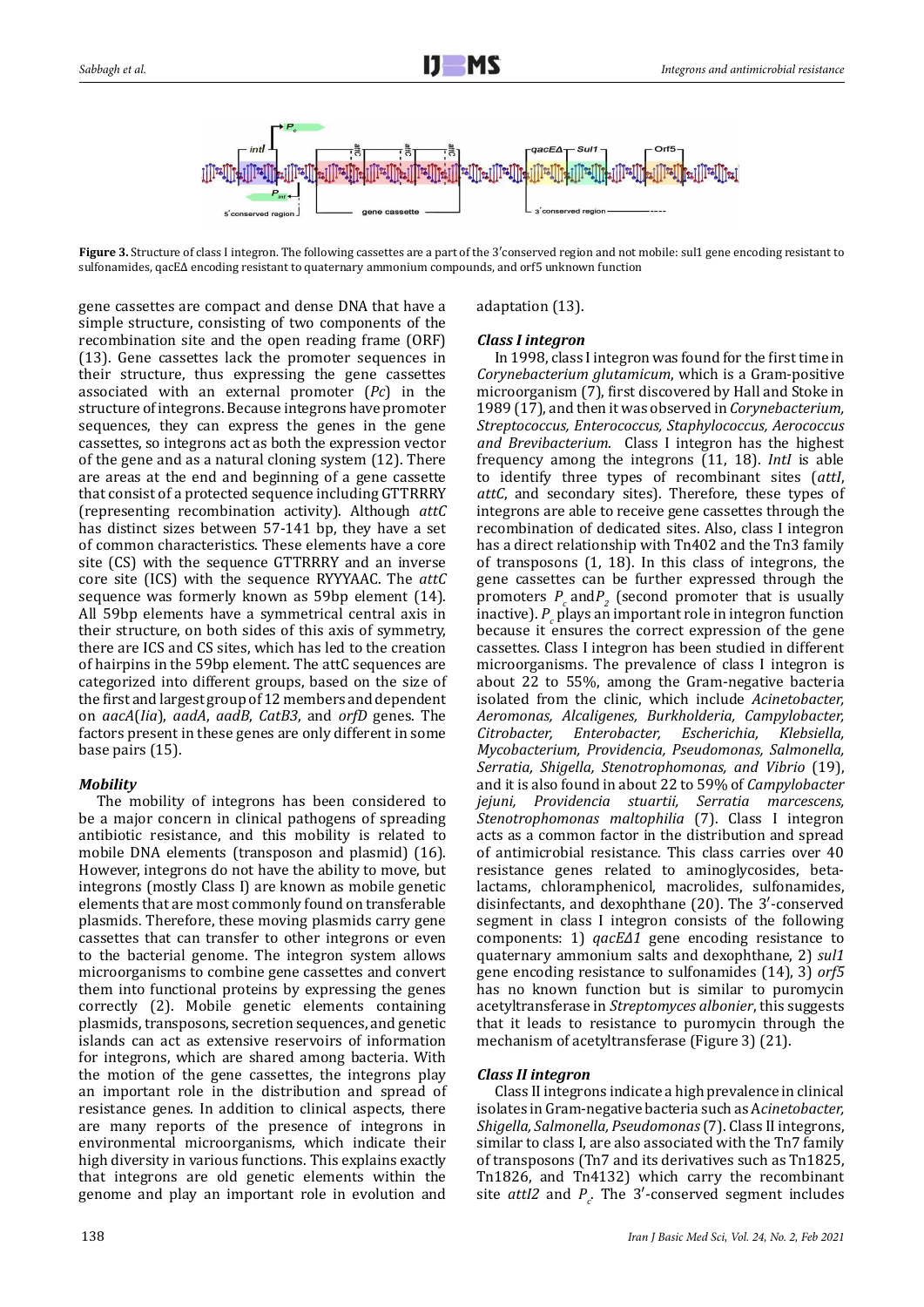| Bacteria                | Integrons  | Gene cassettes                                                  | Antibiotics associated with gene | References   |
|-------------------------|------------|-----------------------------------------------------------------|----------------------------------|--------------|
|                         |            |                                                                 | cassettes                        |              |
| Escherichia coli        | I, II, III | aadA1, aadA2, aadA5 aadB, dfrA1,                                | Aminoglycosides, Trimethoprim,   | (28, 30)     |
|                         |            | dfrA5, dfrA7 dfrA12, dfr14, dfrA17,                             | Extended Spectrum Beta-          |              |
|                         |            | dfrB2, dfrA1-gcuC, dfrA1-aadA1,                                 | Lactamase, Erythromycin.         |              |
|                         |            | dfr17-aadA5.                                                    |                                  |              |
|                         |            | dfr12-gcuF-aadA2, dfrA1-sat1-aadA1,                             |                                  |              |
|                         |            | dfrA1-sat2-aadA1, estX-sat2-aadA1,                              |                                  |              |
|                         |            | bla <sub>0XA-101</sub> -aac $(6')$ -Ib, ere2.                   |                                  |              |
| Acinetobacter baumannii | I, II      | bla <sub>CARB-2</sub> , aadA1, aadA2, aadB, dfrA1,              | Extended Spectrum Beta-          | (27, 32, 33) |
|                         |            | dfrA7, dfrA1-gcuF, dfrA1- aadA1,                                | Lactamase, Aminoglycosides,      |              |
|                         |            | dfr17-aadA5, dfr12-gcuF-aadA2, sat1.                            | Trimethoprim.                    |              |
| Salmonella spp.         | I, II      | aadA, aadA1a, aadA2, aadA5, aadB,                               | Aminoglycosides, Trimethoprim,   | (27, 36)     |
|                         |            | dfrA1, dfrA7, dfrA12, dfrA17, dfrA1-                            | Extended Spectrum Beta-          |              |
|                         |            | gcuF, dfrA1-aadA1a, dfr17-aadA5,                                | Lactamase.                       |              |
|                         |            | dfr12-gcuF-aadA2, blacARB-2.                                    |                                  |              |
| Klebsiella spp.         | I, II, III | bla <sub>CARB-2</sub> bla <sub>GES-1</sub> , aadA, aadA1, aadB, | Extended Spectrum Beta-          | (4, 27)      |
|                         |            | dfrA1, dfrA7, dfrA1-gcuF, dfrA1-                                | Lactamase, Trimethoprim,         |              |
|                         |            | aadA1a, dfr17-aadA5, dfr12-gcuF-                                | Aminoglycosides,                 |              |
|                         |            | aadA2.                                                          |                                  |              |
| Pseudomonas aeruginosa  | I          | aadA2, aadB, dfr17-aadA5, dfr12-gcuF-                           | Aminoglycosides, Trimethoprim    | (16)         |
|                         |            | aadA2.                                                          |                                  |              |
| Staphylococcus aureus   | I          | aadA1, aadA2, dfr17-aadA5, dfr12-                               | Aminoglycosides, Trimethoprim,   | (46)         |
|                         |            | gcuF-aadA2, aacA4-cmlA1                                         | Chloramphenicol                  |              |
| Enterococcus faecalis   | I          | aadA1a, dfr12-gcuF-aadA2, dfrA1-                                | Aminoglycosides, Trimethoprim    | (43)         |
|                         |            | sat1-aadA1.                                                     |                                  |              |
| Enterobacter spp.       | I          | aadA1a, aadA2, dfrA7, dfrA1-aadA1a,                             | Aminoglycosides, Trimethoprim    | (44)         |
|                         |            | dfr17-aadA5, dfr12-gcuF-aadA                                    |                                  |              |

**Table 1.** Common gene cassette arrays in types of integrons in diverse bacterial species and their role in antimicrobial resistance

5 *tns* (*tnsA*, *tnsB*, *tnsC*, *tnsD*, and *tnsD*) genes that play a role in the transposon movement. Class II integrons contain gene cassettes including *dfrA1* (dihydrofolate reductase), *sat1* (streptothricin-acetyl transferase), and *aadA1* (aminoglycoside adenyltransferase) which are resistant to trimethoprim, streptomycin, and streptomycin/spectinomycin, respectively. The *ereA* gene (erythromycin esterase) has also been found in the class II integron (7, 16). The integrase gene in class II integrons is about 46% similar to the integrase gene in class I integrons. One of the most important differences between *intI*1 and *intI*2 is that the integrase gene in the class II integrons (*intI*2) is stopped early by the end codons (*TAA*), resulting in the 178 amino acid protein synthesis being deactivated. Therefore, class II integrons are weaker in moving gene cassettes than class I integrons. However, mutations in end codons lead to reactivity of these amino acids, which results in the activation of the integrase gene (3).

Japan by Arakawa and colleagues in *S. marcescens*. These types of integrons rarely present in clinical specimens, they have been found in a small number of bacteria such as *Acinetobacter* spp*., Alcaligenes, Citrobacter freundii, Escherichia coli, Klebsiella pneumoniae, Pseudomonas aeruginosa, Pseudomonas putida, Salmonella* spp*. and S. marcescens* (7). The 3′-conserved segment in these integrons is similar to that of class I integrons: it contains four genes, *qacEΔ1*, *sul1*, *orf5*, *orf6*, and their only difference is the lack of transcription genes. In these integrons, there are several gene cassettes including  $bla_{MP-1}$  and  $aacA4$  that encode metallo-lactamase enzymes and the aminoglycoside resistance gene (tobramycin), respectively. The *aacA4* cassette was originally found in class I integrons but the  $bla_{IMP-1}$  cassette was first recognized in class III integrons, however due to the extensive recombination that occurred between class I and III integrons, this gene is also found in class I integrons and has been widely reported worldwide (22).

## *Class III integron*

In 1993, class III integrons were first identified in

**Table 2.** Prevalence of different types of integron and their gene cassettes in our studies between 2011-2017

| Bacteria                | Class I integron | Class II integron | Class III integron | Frequency of gene cassettes                                           | References |
|-------------------------|------------------|-------------------|--------------------|-----------------------------------------------------------------------|------------|
| Escherichia coli        | 22%              | $- - -$           | $- - -$            | $-$                                                                   | (31)       |
| Acinetobacter baumannii | 25.7%            | 88.6%             | 28.6%              | aadA1 (5.7), bla <sub>0XA30</sub> (40%), aadB (94.3%), dfrA1 (77.1%), | (33, 34)   |
| Salmonella infantis     | 36%              | $- - -$           | $- - -$            | $- - -$                                                               | (37)       |
| Klebsiella pneumoniae   | 36.6%            | $- - -$           | $- - -$            | $BlavIM-1(30%)$                                                       | (39, 40)   |
| Pseudomonas aeruginosa  | 37-39.5%         | $- - -$           | $- - -$            | $- - -$                                                               | (41, 42)   |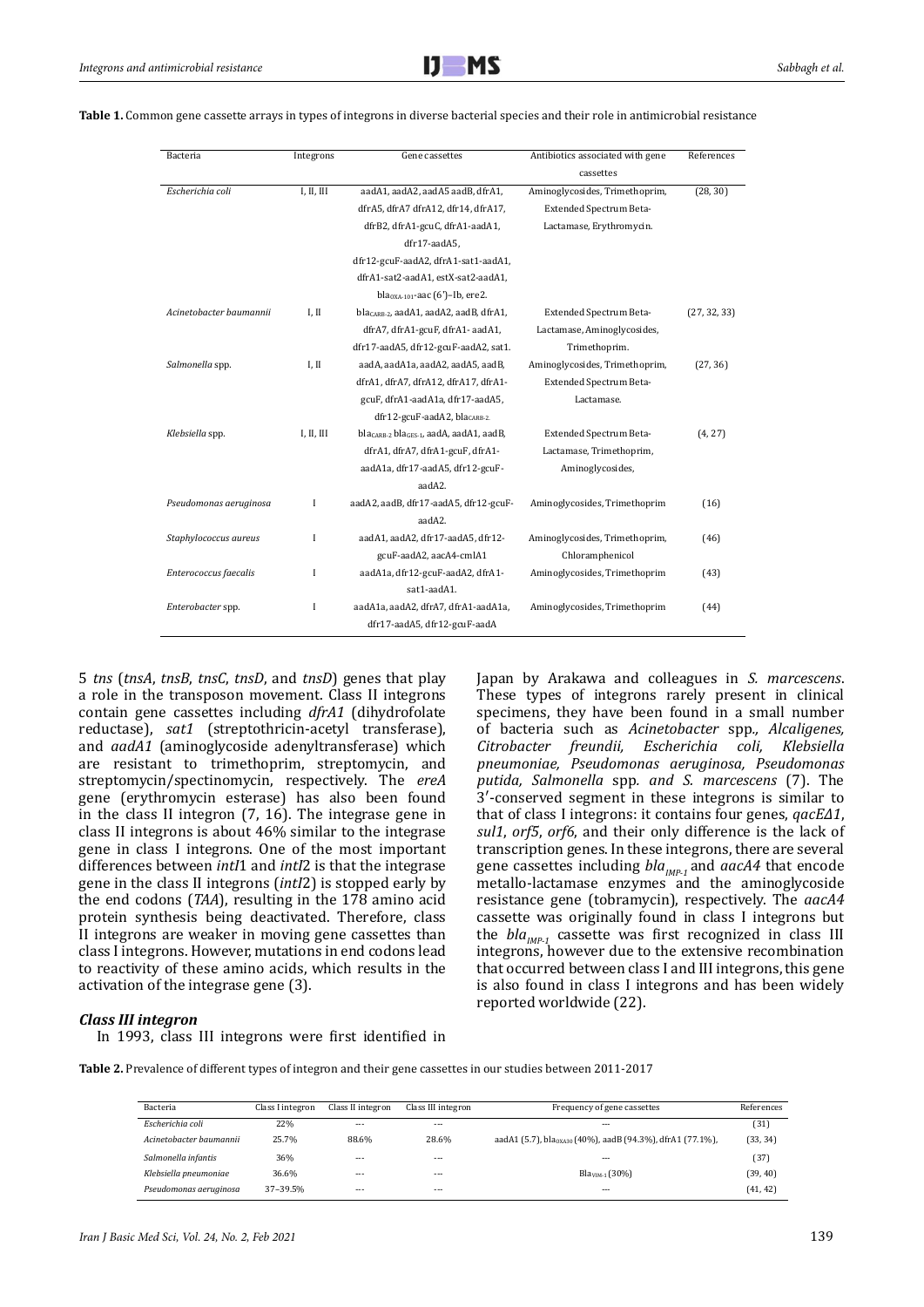## *Class IV integron*

In fact, class IV integrons are super integrons that were first detected in *Vibriocholera*. Mazel in 1998, for the first time, called them super integron (19). These integrons are seen in microorganisms including *Vibrionaceae, Shewanella, Xanthomonas, Pseudomonas,*  and other *proteobacteria*. To date, class IV integrons have been found to carry gene cassettes imparting resistance to the antibiotic's chloramphenicol and fosfomycin (23).

## *Antibiotic resistance*

In recent years, excessive consumption of antibiotics has led to increased antibiotic resistance. Genetic mutations and acquisition of resistance genes are involved in the development of resistance. One of the most important causes of the development and spread of antibiotic resistance of genes is the acquisition of resistance genes that occur through the horizontal transduction of the gene or genetic moving elements such as plasmids and transposons (24). These integrons share a collection of genetic cassettes most of which encode antibiotic resistance. In general, about 130 resistant genetic cassettes have been identified with varying patterns of codon and *attC* sites (3). Resistance integrals have several common features: they usually have motion, their cassette arrangements are short, and typically only carry antibiotic resistance genes. However, these common features in them are not inherent characteristics of the ancestors of integrons but they are created by strong selective pressure during the use of antibiotics by humans.

# *Integrons in various bacteria*

## *Escherichia coli*

*E. coli* is known as the head of the large family of *Enterobacteriaceae*. Based on diversity in pathogenesis and clinical symptoms, the strains of *E. coli* are divided into two intestinal and extra-intestinal. *E. coli* is one of the most important causes of gastrointestinal and urinary tract infections in humans that has been resistant to a wide range of antibiotics over the past years (25). Acquiring mobile elements, including plasmids, transposons, and integrons among Gram-negative bacteria, it plays an important role in the development of antibiotic resistance (2). Class I integron was reported in 1973 (26). Common cassettes in this class of integron result in resistance to aminoglycosides (*aadA1, aadA2, aadB, aadA5*), trimethoprim (*dfrA1, dfrA5, dfrA7, dfrA12, dfrA17, dfrB2, dfrA1-gcuC, dfrA17-aadA5, dfrA1 aadA1, dfrA12-gcuF-aadA2),* erythromycin (*ere2*) and broad-spectrum beta-lactams (ESBL) (*blaOXA-101-aac(6')– Ib*) (27). Also, class II integron has been reported less frequently. This integron contains gene cassettes *dfrA1 sat1-aadA1*, *dfrA1-sat2-aadA1* and *estX-sat2-aadA1* (28). Also, recently, a new class II integron has been identified (29), which includes two gene cassettes. One of them is the *dfrA14* gene. There are also reports available on the availability of Class III integrons that are commonly seen with class I and III integrons in this bacterium (30). (Table 1) in our study in 2015, we collected *E. coli* from clinical isolates of patients in the north of Iran, which showed 22% of *E. coli* isolates carried class I integron (Table 2) (31).

## *Acinetobacterbaumannii*

*A. baumannii* is recognized as an important cause of nosocomial infections that has antibiotics resistant genes including efflux pumps, class B β-lactamase (Metallo-beta-lactamase (MBL)), class C chromosomal β-lactamase (Amp C), class D β-lactamase (OXA-type carbapenemase), integrons, and associated insertion sequence (IS) elements (32). Class I integron in this bacterium has several gene cassettes (aadA2, aadB, dfrA7, *bla<sub>CARB-2,</sub> dfrA1-gauC, dfrA17-aadA5, dfrA1aadA1*, *dfrA12-gcuF-aadA2*) that caused resistance to aminoglycosides, ESBLs, and trimethoprim (27). Although class II integrons including *dfrA1, aadA1*, *sat1*, and *aadB* which are resistanct to trimethoprim, streptomycin, tobramycin, and kanamycin, respectively (Table 1)(33). In other studies, in 2017, we collected *A. baumannii* isolates from BAL samples of patients admitted to the ICU at Ayatollah Rouhani Hospital in Babol, Iran. The distribution analysis of *intI* genes showed that 25.7%, 88.6%, and 28.6% of isolates carried the *intI1*, *intI2*, and *intI3*genes, respectively. Also, the prevalence of *aadB*, *dfrA1*, *bla*<sub>*OXA30*</sub>, *aadA1* and *bla*<sub>PSE1</sub> gene cassettes were  $94.3\%$ ,  $77.15, 40\%$ ,  $5.7\%$ , and  $0\%$ , respectively (33, 34).

# *Salmonella spp.*

*Salmonella* spp*.* are intestinal pathogens that are usually transmitted by contaminated food, especially animals such as meat, poultry, eggs, and milk. Multidrugresistant (MDR) salmonella has been a major public health issue since 1990. *Salmonella* spp*.* is associated with different classes of integrons, usually containing one to three gene cassettes (35). Class I integrons play a major role in antibiotic resistance in *Salmonella* spp. This class has several types of gene cassettes resistant to aminoglycosides (*aadA*, *aadA1*, *aadA2*, *aadA5*, *aadB*), beta-lactams (bla<sub>CARB-2</sub>) and trimethoprim (*dfrA1*, *dfrA7*, *dfrA12*, *dfrA17*, *dfrA1*-*gcuC*, *dfrA1*-*aadA1*, *dfrA17*-*aadA5*, *dfrA12*-*gcuF*- *aadA2*) (27). Although the percentage of class II integrons is relatively lower in this bacterium, it appears in different serotypes of *salmonella* spp*.* with *dfrA1*-*sat1*-*aadA1* and *estX-sat2-aadA1* cassettes. Class III integrons are not yet found in this bacterium (Table 1)(36). In our study in 2015, the prevalence of Class I integrons in *Salmonella infantis* was 36% (Table 2) (37).

# *Klebsiella spp.*

*Klebsiella* spp*.* causes diseases such as pneumonia, meningitis, and blood and urinary tract infections. This bacterium is resistant to a wide range of antibiotics (aminoglycosides, cephalosporins, and ESBLs). Class I integrons in *Klebsiella* spp*.* has different gene cassettes, including *aadA*1a, *aadA2, dfrA*7, *aadB*, *dfrA1*-*gcuC*, *dfrA1 aadA1*, *dfrA17*-*aadA5*, *dfrA12*-*gcuF*-*aadA2, aadA*, and *bla<sub>CARB-2</sub>*. However, multiple resistance to these bacteria has been determined due to *dfrA12-orfF-aadA2,* and *dfrA1-orfC*(27). Antibiotic resistance in *Klebsiella* spp*.* Is known more to ESBLs such as *TEM*, *SHV*, *CTX-M*. Class I integrons in *Klebsiella* spp. also has genes associated with MBLs like Verona integrin (VIM) and IMPtype carbapenemases (IMP). These MBLs hydrolyze β-lactams including carbapenems, which are commonly enclosed in class I integrons. The class II integron also has *dfrA1, sat1 / sat2, and aadA1* cassettes, and class III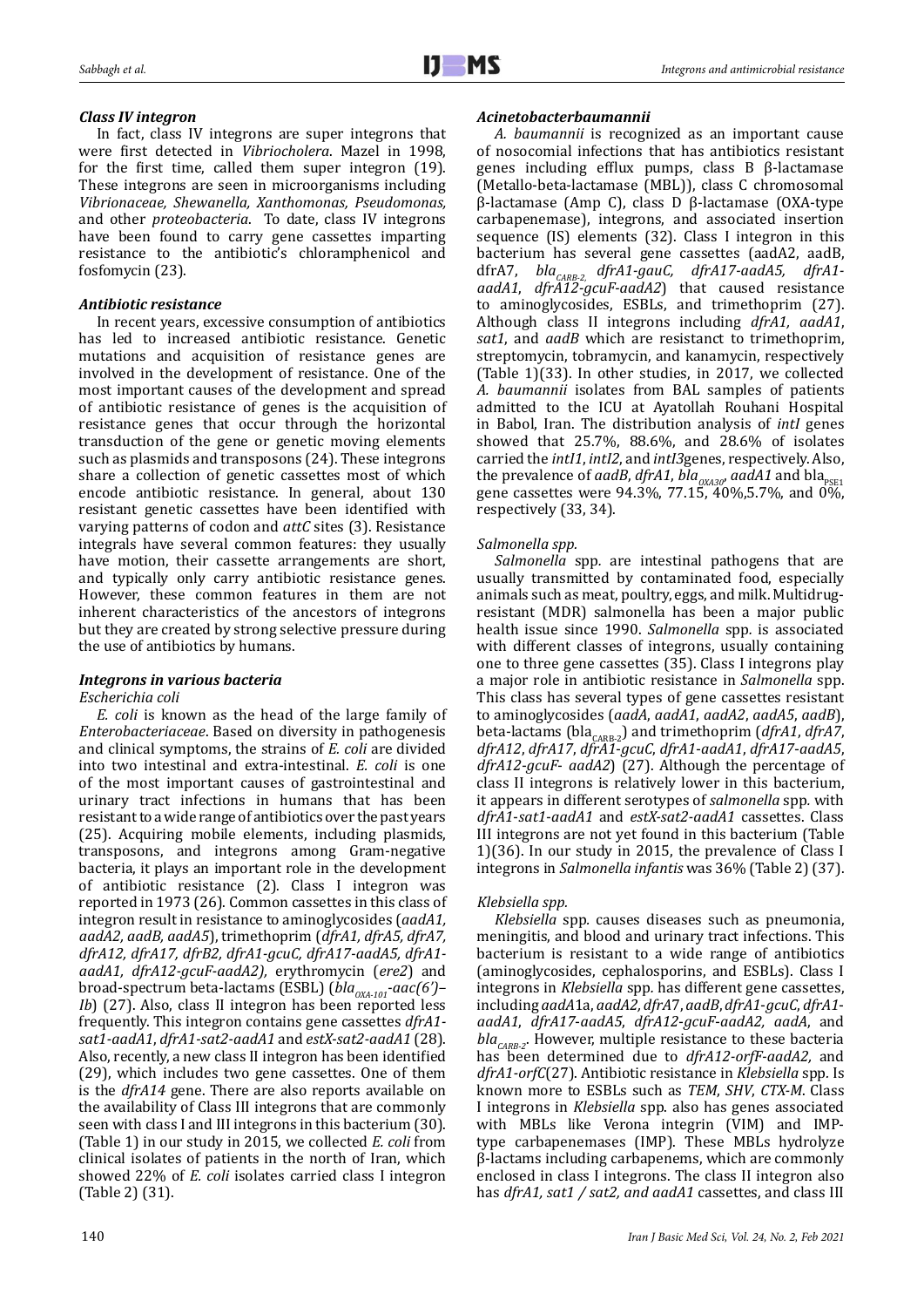integron includes *blaGES-1* (Table 1) (38). Also, we studied *K. pneumonia* isolates in 2011 and 2015 . Our results showed that 36.6% of isolates carried the *intI1* gene and the prevalence of *blaVIM-1* gene cassette was 30% (Table 2) (39, 40).

## *Pseudomonas aeruginosa*

*P. aeruginosa* is one of the most important factors in hospital infections, especially in burn patients and patients with cystic fibrosis. Due to increased MDR bacteria, treatment for this bacterium is difficult to find. Class I integron is an important factor for the development of antibiotic resistance and the emergence of MDR strains (41). This class of integrons includes some gene cassettes such a *aadB* and *aadA*2 (resistance to aminoglycosides), *dfrA17-aadA5* and *dfrA12-gcuF*aadA2 (resistance to trimethoprim), bla<sub>CARB-2</sub> (resistance to carbenicillin) (27). Class II integrons in *P. aeruginosa* include *dfrA1-sat1-aadA1* (Table 1)(16). Our studies in 2012 and 2013 on *P. aeruginosa* isolates showed 37– 40% of isolates had the *intI1* gene (Table 2) (41, 42).

#### *Enterococcus faecalis*

*E. faecalis* is an intestinal flora and has been identified as one of the major causes of hospital infections, with a tendency to increase antibiotic resistant class I integrons; *E. faecalis* contains gene cassettes *dfrA12 gcuF-aadA2* (resistance to trimethoprim) and *aadA1a*  (resistance to aminoglycosides)(43). Class II integrons has the *dfrA1-sat1-aadA1* cassettes (Table 1) (44)*.*

#### *Enterobacter spp.*

*Enterobacter* spp*.* are Gram-negative bacteria that cause gastrointestinal diseases, at present, *Enterobacter*  spp*.* with MDR patterns that contain class I integron are considered one of the major concerns of physicians and infection control practitioners. This class causes resistance to aminoglycosides (*dfrA7, aadA1a,* and *aadA2*) and trimethoprim (*dfrA1-aadA1, dfrA17-aadA5, dfrA12-gcuF-aadA2*, and *dfr12-orfF-aadA2*)(Table 1) (27)*.*

#### *Staphylococcus aureus*

*S. aureus* is a Gram-positive microorganism which is now considered one of the most important causes of hospital infections (45). Quantitative studies have been done on integrons in Gram-positive bacteria. Class I integrons is more common in *S. aureus* and causes resistance to aminoglycosides (*aadA1a* and *aadA2*), trimethoprim (*dfrA17-aadA5 and dfrA12-gcuF-aadA2*) and chloramphenicol (*aacA4*-*cmlA1*)( Table 1) (46)*.*

## **Conclusion**

Integrons being capable of integrating, expressing, and disseminating gene cassettes, carrying resistance determinants, play a critical role in facilitating the MDR phenotype in these bacteria. The ability of integrons to acquire new cassettes and their ability to recombine cassette rows emphasizes the adaptation of their diversity in bacteria. Their ability to rapidly spread resistance phenotypes makes it important to consider what other integron-mediated traits, such as increased pathogenicity, virulence, or resistance to antimicrobials might impact human health in the future. If we can control integrons and cassette formation, we could use integrons as a platform for enzyme discovery and to construct novel biochemical pathways in antimicrobial resistance. So, knowledge about the prevalence of integrons and gene cassettes is helpful for the treatment and correct use of antibiotics.

#### **Acknowledgment**

The authors thank the staff of Babol University of Medical Sciences, Babol, Iran. This research did not receive any specific grant from funding agencies in the public, commercial, or not-for-profit sectors.

# **Coflicts of Interest**

The authors declare that there are no conflicts of interest.

#### **References**

1. Osagie AE, Olalekan SH. Multiple Drug resistance: a fastgrowing threat. Bio Med 2019;21: 2574 -1241.

2. [Sütterlin](https://www.ncbi.nlm.nih.gov/pubmed/?term=S%26%23x000fc%3Btterlin%20S%5BAuthor%5D&cauthor=true&cauthor_uid=32484827) S, Bray JE, Miaden MCJ, Tano E. Distribution of class 1 integrons in historic and contemporary collections of human pathogenic *Escherichia coli*. [PLoS One](https://www.ncbi.nlm.nih.gov/pmc/articles/PMC7266292/) 2020;15:e0233315.

3. Partridge SR, Tsafnat G, Coiera E, Iredell JR. Gene cassettes and cassette arrays in mobile resistance integrons. FEMS Microbiol Rev 2009;33:757-784.

4. Wu Y-W, Doak TG, Ye Y. The gain and loss of chromosomal integron systems in the treponema species. BMC Evol Biol 2013;13:16-24.

5. Ranjbar R, Taghipour F, Afshar D, Farshad S. Distribution of class 1 and 2 integrons among *Salmonella enterica* serovars isolated from iranian patients. Open Microbiol J 2019;13:63- 66.

6. Koratzanis E, Souli M, Galani I, Chryssouli Z, Armaganidis A, Giamarellou H. Epidemiology and molecular characterisation of metallo-β-lactamase-producing Enterobacteriaceae in a university hospital Intensive Care Unit in Greece. Int J Antimicrob agents 2011;38:390-397.

7. Yu G, Li Y, Liu X, Zhao X, Li Y. Role of integrons in antimicrobial resistance: A review. Afr J Microbiol Res 2013;7:1301-1310.

8. Hall RM. Integrons and gene cassettes: hotspots of diversity in bacterial genomes. Ann N Y Acad Sci 2012;1267:71-78.

9. Escudero JA, Loot Cl, Nivina A, Mazel D. The integron: adaptation on demand. Microbiol Spectr 2015:139-161.

10. Gillings MR. Integrons: past, present, and future. Microbiol Mol Biol Rev 2014;78:257-277.

11. Xu Z, Li L, Shi L, Shirtliff ME. Class 1 integron in staphylococci. Mol biol Rep 2011;38:5261-5279.

12. Ke X, Gu B, Pan S, Tong M. Epidemiology and molecular mechanism of integron-mediated antibiotic resistance in *Shigella*. Arch Microbiol 2011;193:767-774.

13. [Tansirichaiya](file:///D:/golara/Kafi/E/ADD/2021/Feb-2021/11208-Rev/javascript:;) S, [Mullany](file:///D:/golara/Kafi/E/ADD/2021/Feb-2021/11208-Rev/javascript:;) P, [Roberts](file:///D:/golara/Kafi/E/ADD/2021/Feb-2021/11208-Rev/javascript:;) AP. Promoter activity of ORF-less gene cassettes isolated from the oral metagenome. Sci Rep 2019;9:8388.

14. Recchia GD, Hall RM. Origins of the mobile gene cassettes found in integrons. Trends Microbiol 1997;5:389-394.

15. Larouche A, Roy PH. Effect of attC structure on cassette excision by integron integrases. Mob DNA 2011;2:3-15.

16. Ghaly TM, Geoghegan JL, Tetu SG, Gillings MR. The peril and promise of integrons: beyond antibiotic resistance. Trends Microbiol 2019; 28:455-464.

17. Stokes Ht, Hall RM. A novel family of potentially mobile DNA elements encoding site-specific gene-integration functions: integrons. Mol Microbiol 1989;3:1669-1683.